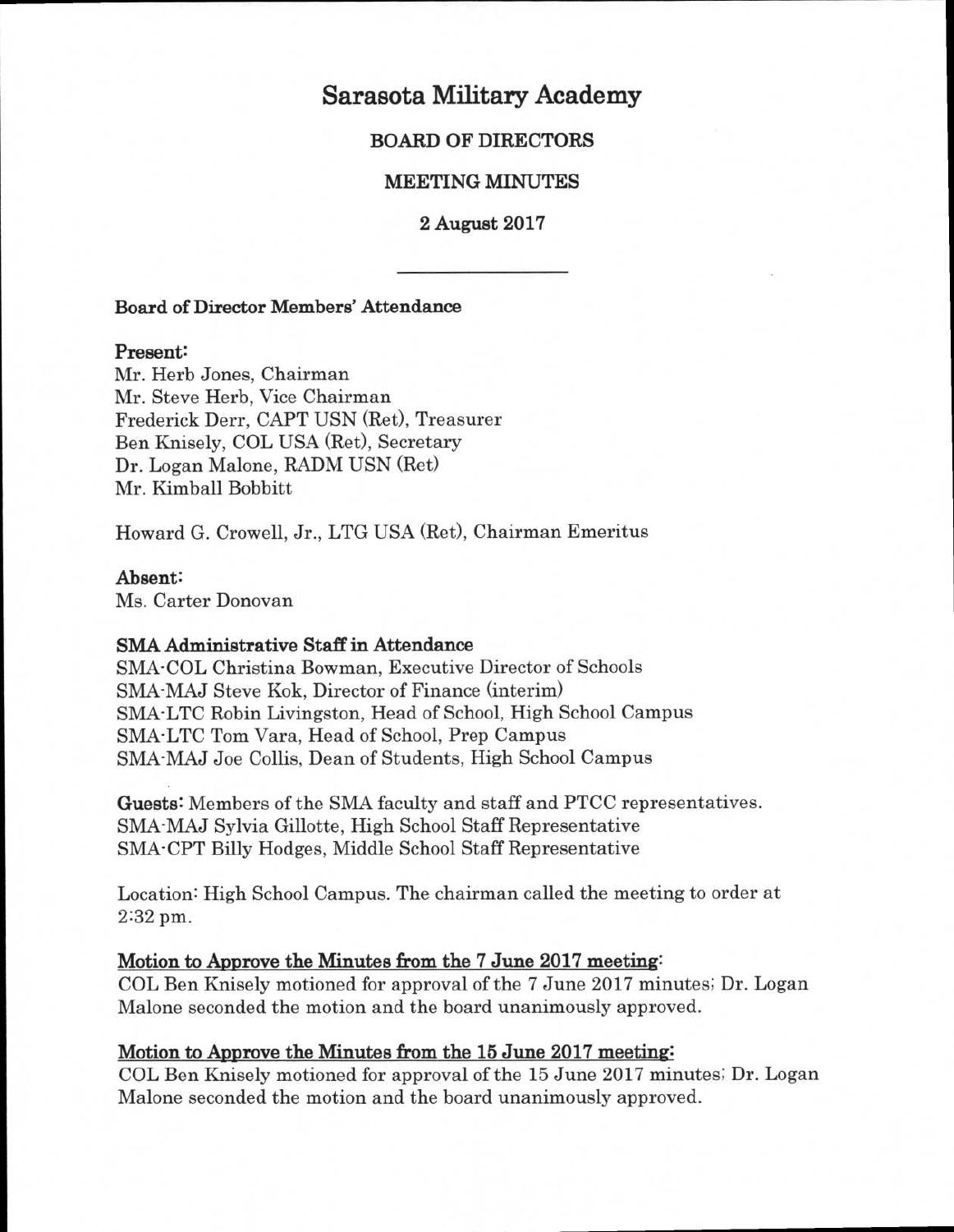**Executive Director of School's Report:** A read-ahead report was supplied by SMA-COL Bowman. Enrollment and charter combination updates were provided. A review of the expected enrollment for the Academy was provided. A 2017-2018 SMA Board of Directors meeting schedule was presented. Mr. Steve Herb motioned for approval and Mr. Frederick Derr seconded the motion and the board unanimously approved.

**Human Resources Manager Report:** SMA-MAJ Denise Harper provided a verbal report on the hiring process and her progress to date.

**SMA Prep Head of School Report:** SMA-LTC Tom Vara provided a read-ahead report and discussed the school grade.

**SMA High Head of School Report:** SMA-LTC Robin Livingston provided a readahead report and discussed the school grade and presented an overview of goals and objectives for the 2017-2018 school year. Dr. Livingston also introduced "REACH" for the high school campus.

**SAI/Commandant's Report:** A read-ahead report was provided.

**Treasurer's Report:** CAPT Derr provided a read-ahead report. The budget for the 2017-2018 school year was provided and discussed. COL Ben Knisely motioned for approval of the budget; Dr. Logan Malone seconded the motion and the board unanimously approved.

**PTCC and SAC Reports:** PTCC and SAC read-ahead reports were provided.

**SMA Foundation, Inc. Report:** LTG Crowell provided an overview of the status of the Foundation. The next meeting will take place 24 August 2017. Ms. Alex Quarles continues to act as a consultant to the Foundation.

# **Committee Reports:**

Nominating Committee: Mr. Steve Herb provided a verbal report of the vetting process of two eligible individuals; Ms. Linda Long and Dr. J. Robert Parkinson. Subject to meeting requirements such as a criminal background check, Mr. Steve Herb motioned to appoint both individuals to the SMA Board of Directors; Dr. Logan Malone seconded the motion and the board unanimously approved. The board welcomed the new members. In addition, Mr. Steve Herb motioned to appoint LTG Howard Crowell as Chairman Emeritus; Mr. Herb Jones seconded the motion and the board unanimously approved.

**Chairperson's Report:** Mr. Herb Jones discussed the school grade and its serious implications. The board agreed that the school grade is not acceptable and not indicative of the Academy. Mr. Herb Jones also discussed the desire to create an award for the most outstanding cadet at the Academy to be awarded in LTG Howard Crowell's honor. A committee consisting of LTG Howard Crowell, COL Ben Knisely, SMA-COL Christina Bowman and Colonel Mike Ryan will determine